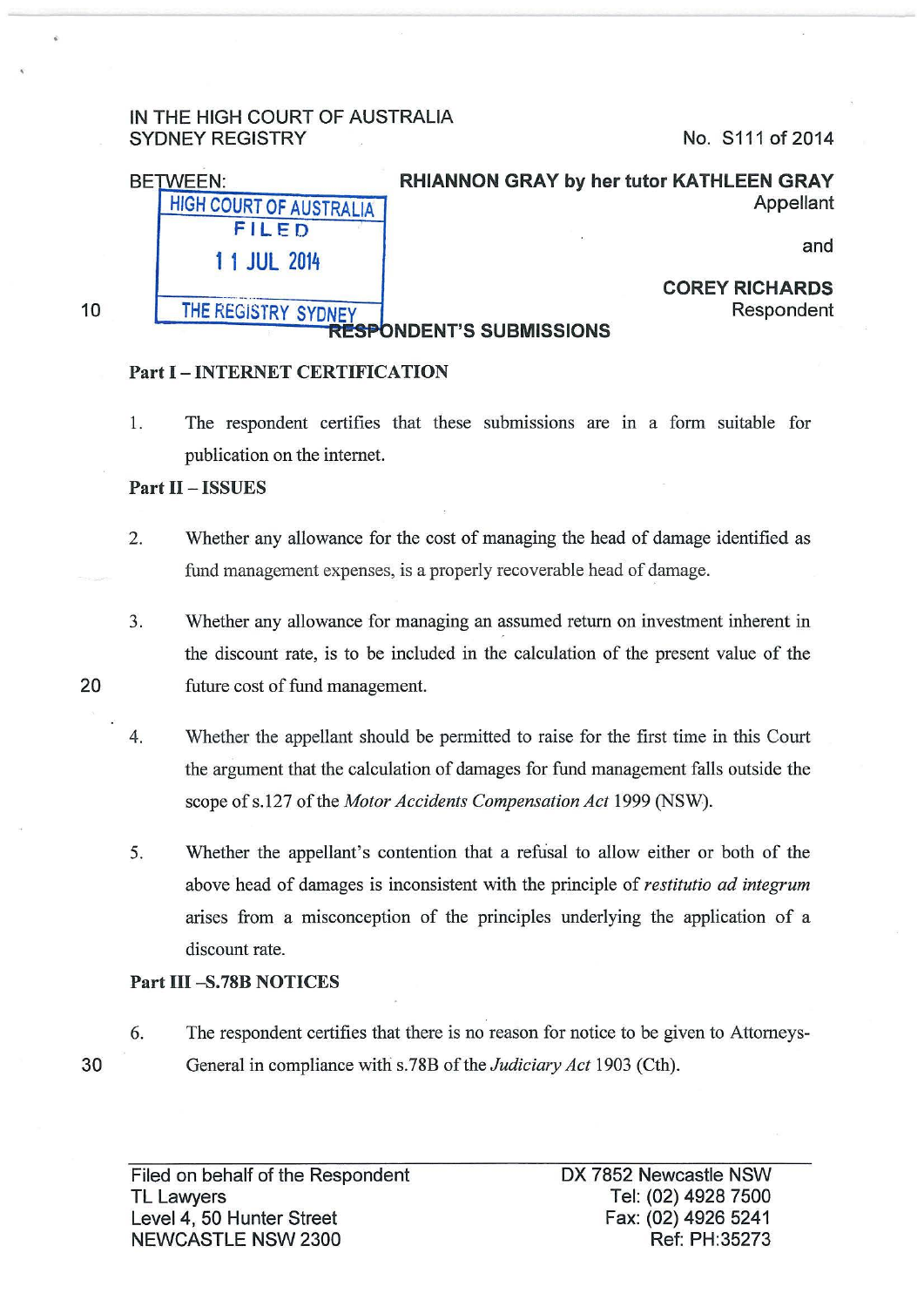# **Part IV- FACTS**

- 7. The respondent agrees with the recitation of facts in paragraphs 7-21 of the appellant's Submissions except for the matters set out below.
- 8. In respect of paragraph 13, it is not correct to assert that the sum of \$12,151,000 less expenses was paid to the Trust Company. The amount paid to The Trust Company was consistent with the orders made by the trial judge on 16 December 2011 [Special Leave Application Book p.59].
- 9. In respect of paragraph 16 the respondent says that that use of the word predicted is inconsistent with the proper application of a discount rate.
- 10 10. Paragraph 17(b) is incorrect in asserting that there was no allowance made for *"the income derived*". The initial evidence was that the Trust Company would charge a fee of 0.688% per annum on the funds managed. Accordingly, the method of calculation by the Trust Company, the appellant's trustee, is on the funds under management annually rather than on any income as asserted. It should also be noted that consistent with Ex. KLH2 (Application Book p.193) the established management investment ongoing platform fees were reduced on 13 December 2011 to 0.550% per annum inclusive of GST resulting in a reduction in the management fee of approximately \$300,000.

# **Part V- APPLICABLE STATUTES**

20 11. The respondent agrees with the applicable statutes identified by the appellant. **Part VI -ARGUMENT** 

# **Introduction**

12. In 1981, five members of the court put aside their personal differences in approach to lay down a clear set of principles governing the award of damages in personal injury cases including a fixed discount rate to be applied in order to calculate the present value of all future losses<sup>1</sup>.

*Todorovic v Waller* [1981]150 CLR 402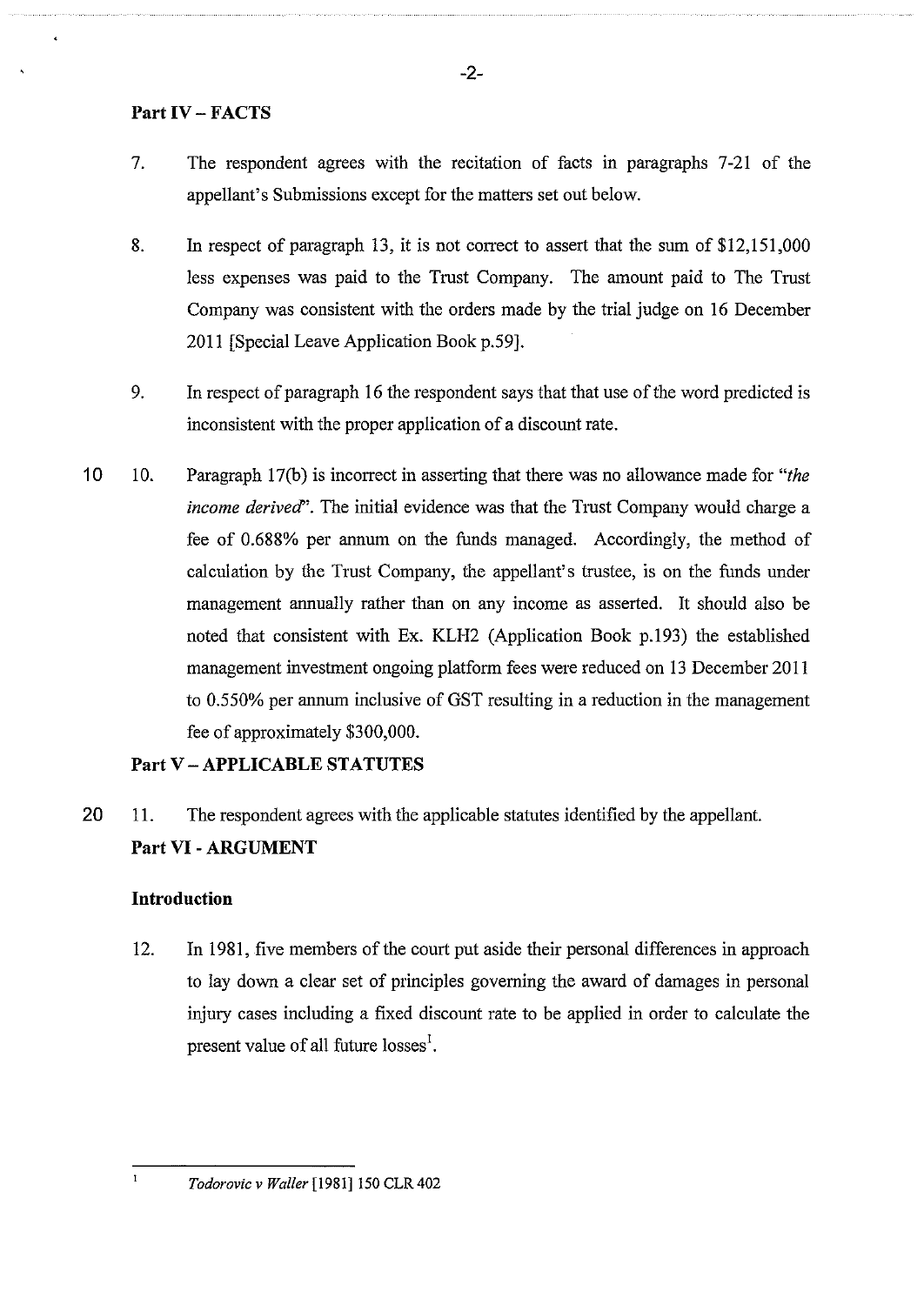- 13. The principles laid down by the Court in *Todorovic* were endorsed by every state Parliament in legislation which mirrored the Court's approach by implementing a discount rate fixed by Parliament<sup>2</sup>.
- 14. With the common law and parliament acting in tandem, the law has prescribed a consistent and predictable body of principles governing the award of damages that have worked well for at least three decades in providing fair and reasonable compensation to injured plaintiffs. The principles have been applied and upheld in this Court in cases involving an award of damages for fund management<sup>3</sup> and should not now be disturbed.
- 10 15. Before the judgment at first instance in this case:
	- 14.1 There had not been a single decision in Australia awarding fund management expenses on income that the fund would earn in addition to the cost of managing the corpus of the damages awarded. The only decision on the issue had rejected the claim<sup>4</sup>.
	- 14.2 Further, there had only been one decision in which a Court had awarded the cost of managing the fund management fees themselves in a case where the judge in question gave no consideration to any of the underlying principles or the authorities relevant to the matter<sup>5</sup>. In every other case in which the issue had arisen, the claim was denied<sup>6</sup>.
- 20 16. It is accordingly submitted that the five members of the New South Wales Court of Appeal were clearly correct in unanimously rejecting the trial judge's approach in the present case. Although Basten JA provided his own reasons, it is to be noted that all other members of the court agreed with the Chief Justice.

<sup>2</sup>  See Annexure "A" - Schedule of Legislation

 $\overline{\mathbf{3}}$ *Nominal Defendant V Gardikiotis* [1996] 186 CLR 49; *Willett v Fulcher* [2005]221 CLR 627 4

*Rottenbwy v Rottenbury* [2007] NSWSC 215 per Hislop J [paras 50-53]

*<sup>5</sup>*  6 *Bacha v Pettersen* [Hunter J] NSWSC 20 September 1994

*GIO ofNSW v Rosniak* [1992]27 NSWLR 665 per Meagher JA [p.698G]; *Buckman v M&K Napier Constructions Pty Limited* [2005] NSWSC 546 per Burchett AJ [13]; *Haywoodv Collaroy Services Beach Club Limited* Hidden J NSW S.C., 16 June 2006 unreported [para 8], *Lewis v Bundrock*  [2008] QSC 189 Martin J [6-17] and *Traeger v Harris [No. 4]2011* WADC 45 per Schoombee DCJ . [373-379]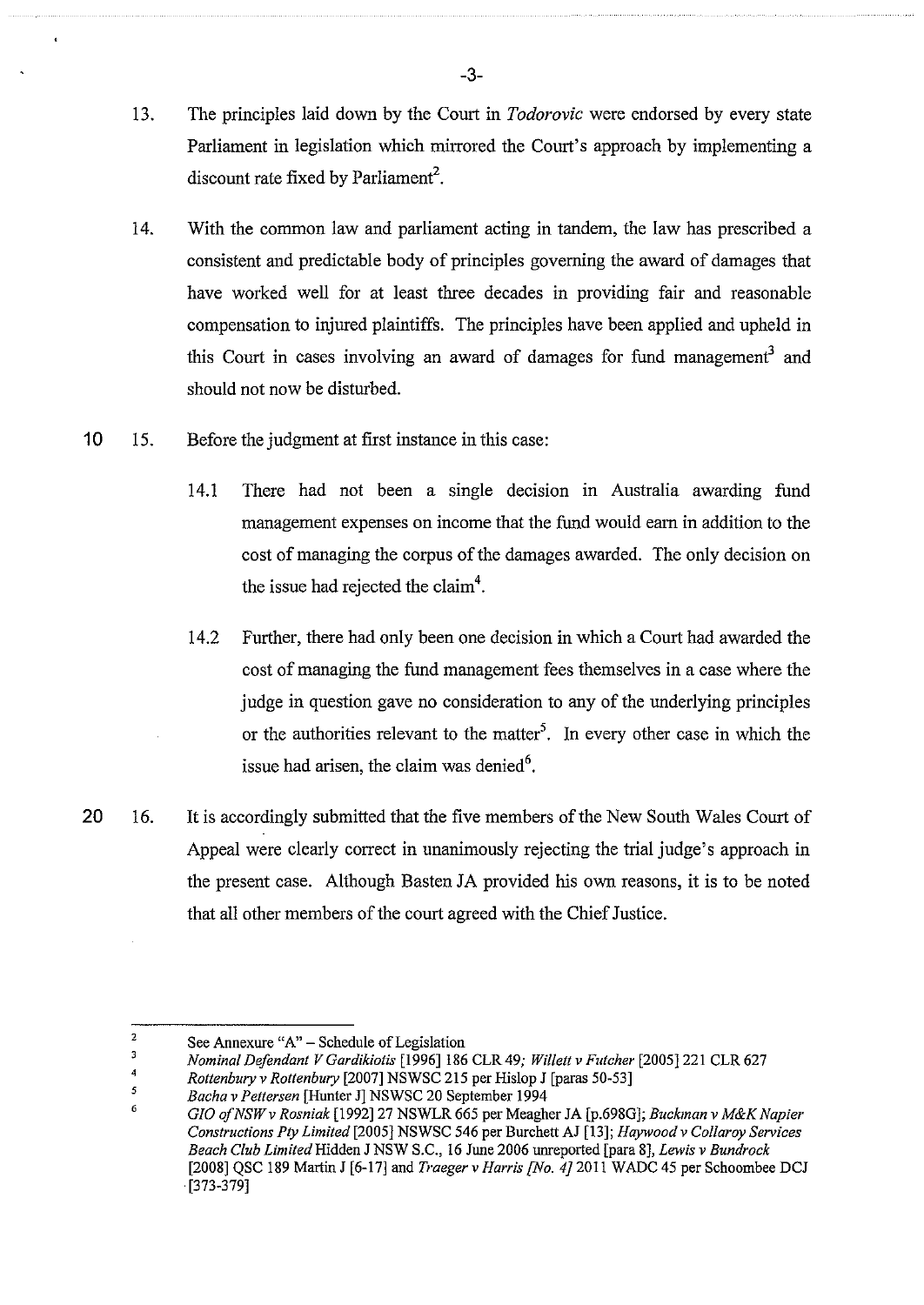#### **The Alleged "shortfall"**

- 17. The appellant's argument in relation to both the issues raised is dependent upon the assertion that without a change in the law there will be an alleged "shortfall" in the damages awarded to the appellant. For the reasons set out in greater detail later in the submissions, the respondent submits that upon proper analysis there is nothing that can be categorised as a "shortfall" in the sums awarded.
- 18. The Appellant's argument on "shortfall" fails due to two misconceptions of the principles governing the calculation of damages. Firstly that an award for funds management is a special head of damage that is required to be treated separately from all other heads of damages. There is no authority to support such an approach. It is further contrary to the trite principle that damages, once separately calculated are awarded once and for all as a judgment sum. In short the award of a sum for fund management on the corpus of damages.
- 19. The second error is the assertion that the mere application of a discount rate creates a shortfall<sup>7</sup>. The utilisation of a discount rate, as discussed further below, cannot result in a shortfall.
- 20. As Bathurst CJ records in his reasons, the evidence adduced on behalf of the appellant at trial demonstrated that, if fund management charges were payable on the assumed income derived from the fund, the monies accruing to the appellant would total \$12.6m after 25 years with a retained capital sum of over \$9m [Bathurst CJ- [85], [89] and [Table 2].
- 21. Whilst the Chief Justice is undoubtedly correct in stating that the table is "unlikely to reflect reality" [90], on the assumptions the appellant and her expert Mr Plover ask the Court to accept as set out in Table 2, by the time the fund is exhausted, the appellant's drawings would total more than \$33m. The figures do not include the further amounts claimed by the appellant under her fund on fund argument.
- 22. It is submitted that on any view of the facts, such an outcome would offend the "cognate" principle governing the law of damages referred to by the Court in *Haines v Bendall* that a plaintiff cannot recover more than he or she has lost<sup>8</sup>.

7 See paragraphs *55,* 60, 61, 64 ofthe Appellant's submissions.

20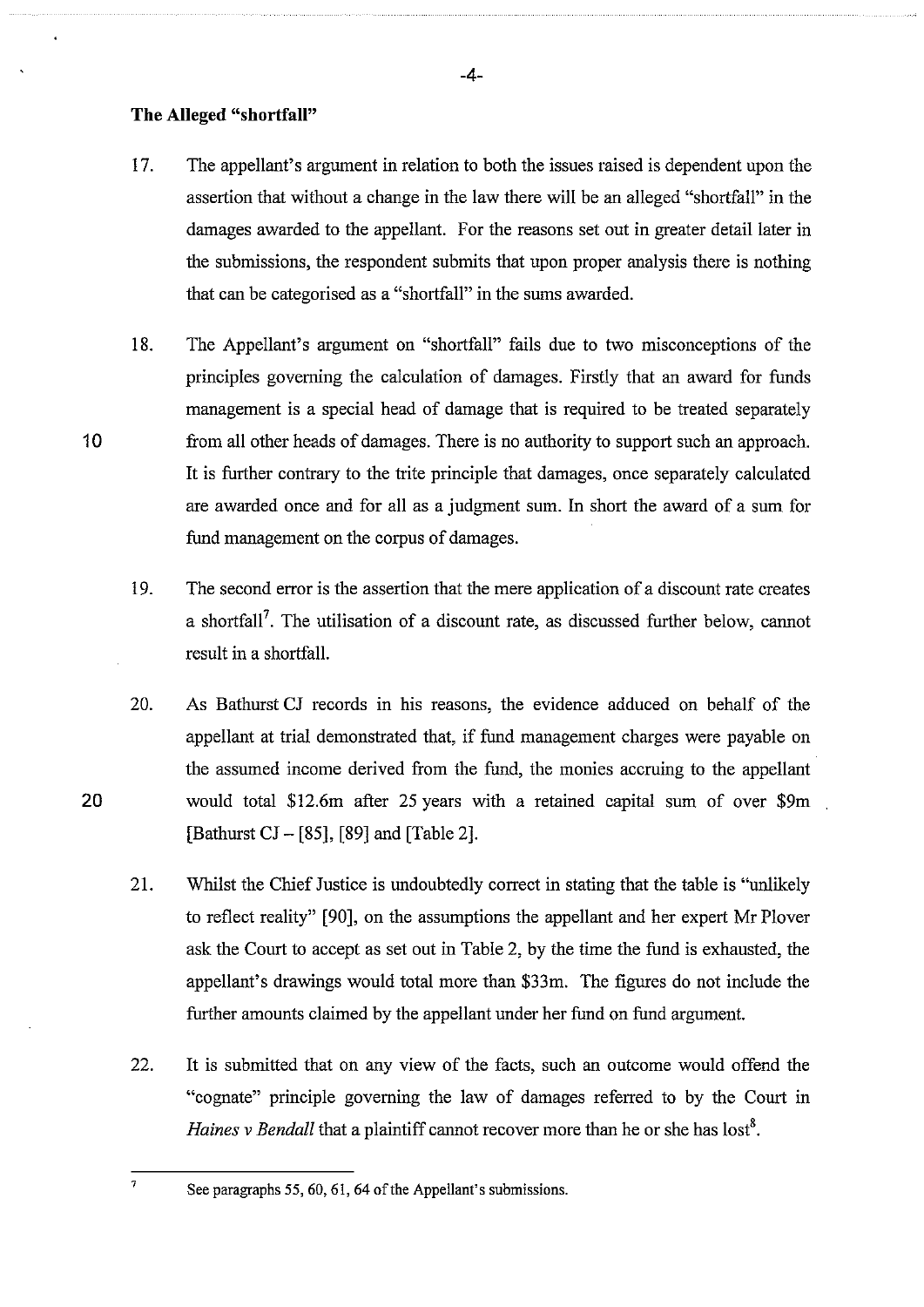- 23. The fundamental principles which the appellant has failed to allow for in the current appeal may be summarised from the authorities in the following terms:
	- 21.1 The discount rate is intended to be of general application to all personal injuries cases where a lump sum calculation of a future loss is required<sup>9</sup>;
	- 21.2 The discount rate is intended to take into account a number of factors incapable of precise calculation, but including inflation, changes in wages and prices and tax upon income generated by the notional investment of the sum awarded<sup>10</sup>;
	- 21.3 No further allowance should be made for such factors<sup>11</sup>; and
- **10**  21.4 The court has no concern with what the party would or might do with the damages awarded $^{12}$ .
	- 24. For the reasons explained in greater detail later in these submissions, the respondent submits that the appellant's argument that the discount rate of itself creates a "shortfall", is misconceived.
	- 25. If some different approach to the application of section 127(1) is to be allowed or the current state of the law is to be changed in the case of damages awarded for funds management, such a reform is a matter for the legislature<sup>13</sup>.
	- 26. Sitting in the House of Lords, Lord Hutton referred to the High Court's decision in *Todorovic,* and said:
		- "Jf *the law is to be changed, it can only be done by Parliament which, unlike the judges, is in the position to balance the many social, financial and economic factors which would have to be considered* if *such a change were contemplated'.* <sup>14</sup>

**20** 

**-5-**

<sup>8</sup>  *Haines v Bendall* [1991] 1991 172 CLR 60 per Mason CJ, Dawson, Toohey and Gardron JJ p.63

<sup>9</sup>  *Todorovic* (supra) at pp.409, 424-424,449-451,463-464 and 479

IO 11 *Todorovic* (supra) at pp.409, 440, 459 and 478; *Rosniak* (supra) p.614F-G; *Blackwell* (supra) p.435 and *Rottenbwy* (supra) p.52(e). See also McCallum J- 8 December 2011 [para 54]

<sup>12</sup>  *Todorovic* (supra) p.409, 419-420,458,468 and 478-9; *Rosniak* (supra) p.614G *Todorovic* (supra) P.412, 421 and 465

<sup>13</sup>  *Todorovic v Waller* (supra) per Gibbs CJ and Wilson J (p.424.60). See also comment by Brennan CJ in *Nominal Defendant v Gardikiotis* [1996]186 CLR 49 at p.51. Bathurst CJ [142]

<sup>!4</sup>  *Wells v Wells* [1999]1 AC 345 at p.264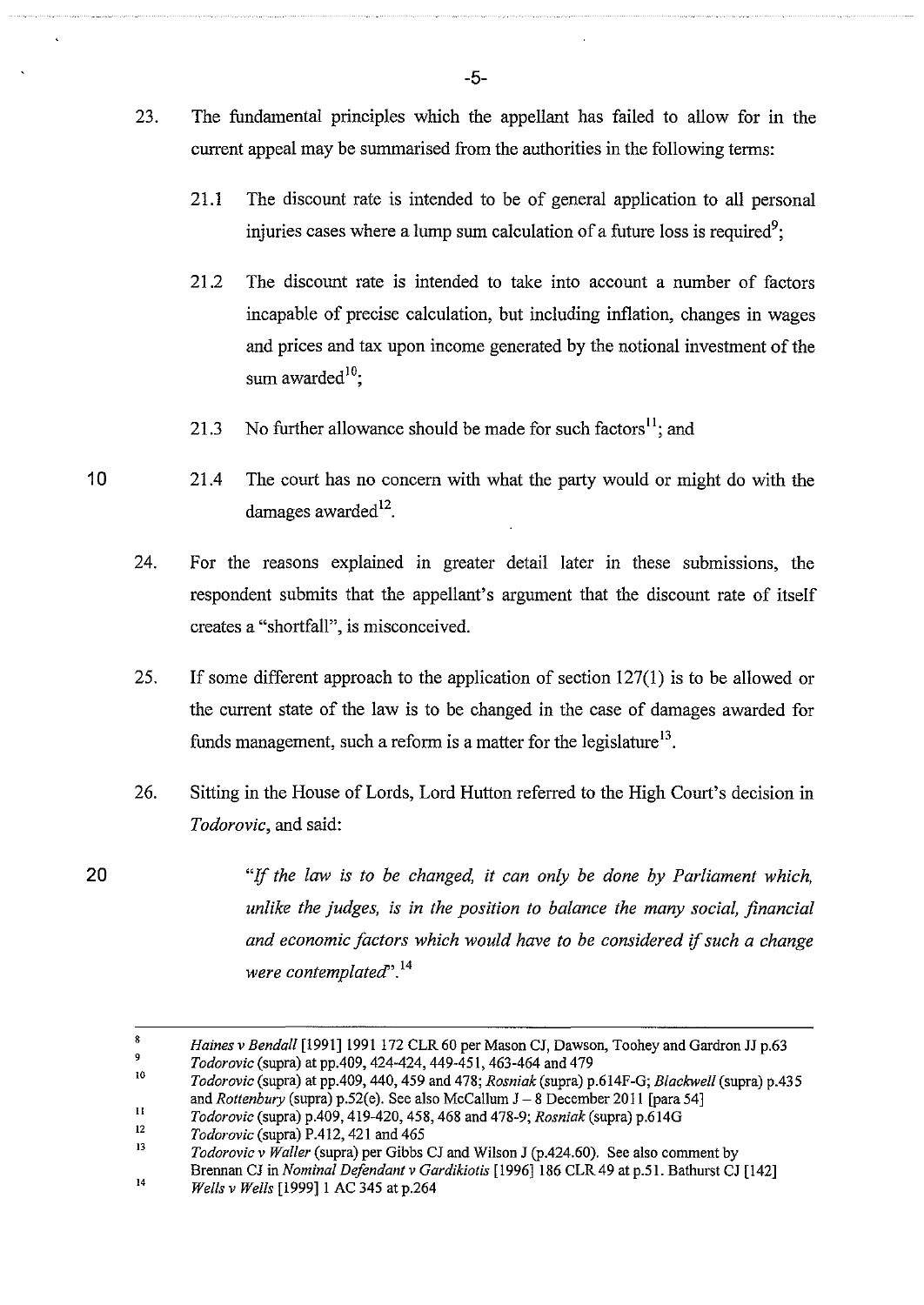#### **Fund on Fund Argument**

10

20

- 27. In respect of paragraph 23 of the appellant's Submissions, the respondent submits that the comment by Senior Counsel for the respondent is not properly categorised as a concession but rather an example of the normal interchange between a trial judge and senior counsel. The response amounted to no more than an acceptance that such an outcome was binding on the trial judge, expressly preserving the respondent's position<sup>15</sup>.
- 28. It is to be noted at the outset that the appellant's argument set out at paragraphs 33 and 42 of her submissions relies upon on an acceptance of the application of the 5% discount rate imposed by statute. This is inconsistent with the contrary proposition later advanced by the appellant at paragraphs 52-56.
	- 29. It is submitted that the marmer in which the appellant's submissions approach the reasoning of the Court of Appeal attempts to isolate particular passages from the totality of the court's consideration of the principles extracted from relevant authorities at paragraphs [95-112] of the reasons of the Court of Appeal.
	- 30. The cited passage at paragraph 35 of the appellant's Submissions was referred to by the Chief Justice at paragraph [105]. The submission that the Chief Justice failed to acknowledge that *Todorovic* was not a case involving a plaintiff who was under legal incapacity is incorrect. His Honour the Chief Justice was clearly aware of this matter as is readily apparent from paragraphs [113] and [144].
	- 31. The identified *"correct approach"* set out by McHugh J in *Gardikiotis,* as cited at paragraph 36 of the appellant's submissions, is identified and quoted by the Chief Justice in full at paragraph [124] and relied on by him at paragraph [136].
	- 32. The quotation at paragraph 37 from *Willett* v. *Futcher* was referred to by the Chief Justice at paragraph [125]. What however has been left out of the passage quoted by the appellant at paragraph 51 are the important prefatory words to the cited paragraph:

*"In a case like the present, where a plaintiff must have an administrator appointed to manage his or her financial affairs because of the plaintiff's*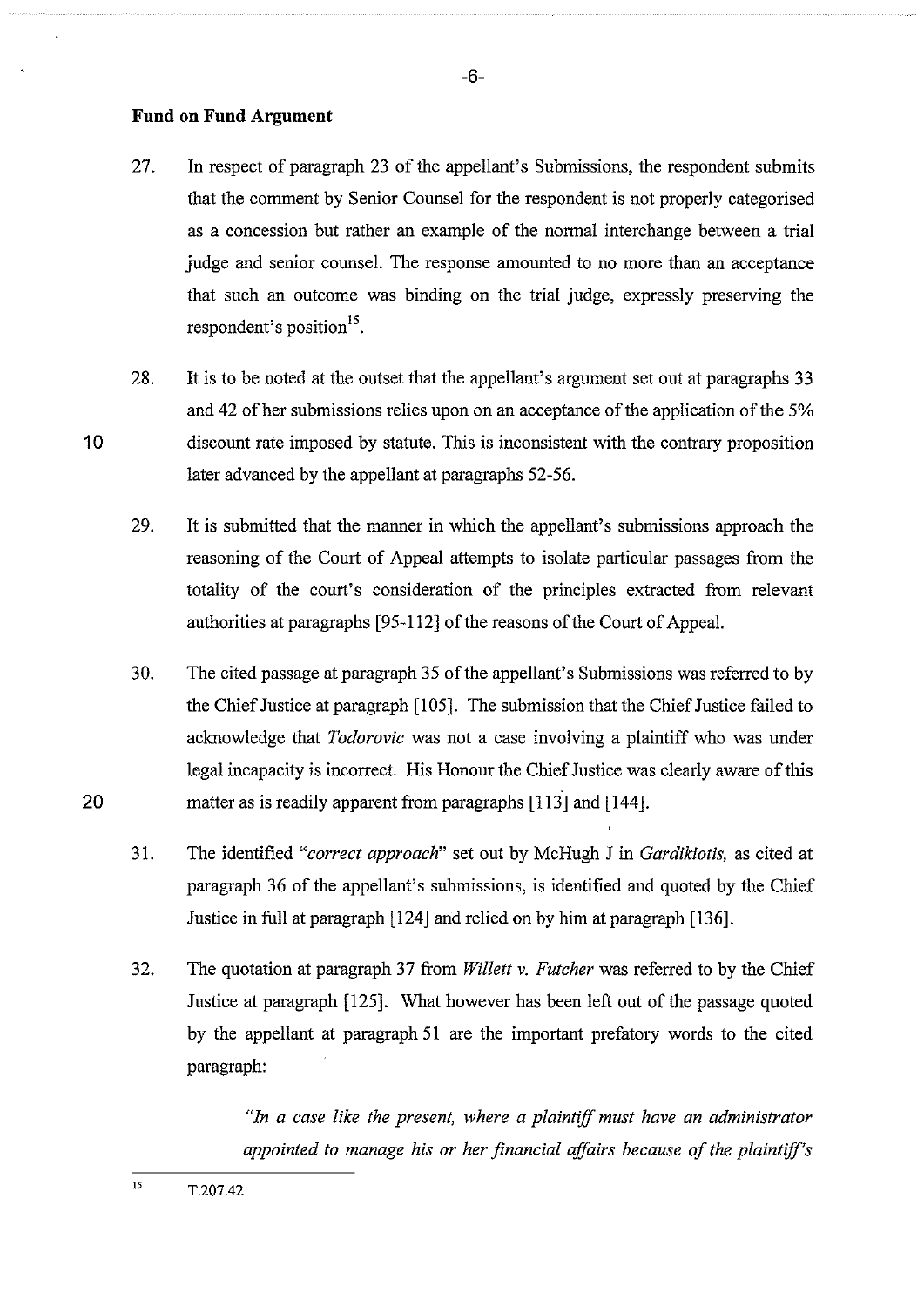*incapacity to deal with those matters was caused by the defendant's negligence, the plaintiff* is *awarded a lump sum of damages which* is *to compensate the plaintiff for losses past, present and future."* 

- 33. When read in its entirety paragraph 51 of *Willett* is consistent with *Gardikiotis* and the reasoning of the Court of Appeal that the tortiously induced need for funds management is available as a head of damage. The appellant's entitlement to such an award based upon the present value of a future loss, has never been disputed by the respondent.
- 10 34. Nothing in the authorities cited by the appellant lead to the conclusion that the Chief Justice's reasoning was contrary to established legal principle where the plaintiff is under a legal incapacity.
	- 3 5. What the authorities cited by the Chief Justice clearly establish is that the cost of fund management, if tortiously caused, is an available head of damage. It is to be calculated as all such heads of damage, by calculating the present value of the future loss according to the applicable discount rate.
	- 36. The task of the Court, it is submitted, is accordingly to receive evidence and calculate according to the applicable discount rate the present value of the future loss of the management of the corpus of damages over the expected lifetime of the disabled person; in this case the cost to be charged on the corpus of \$9,929.000 over the appellant's expected 67 year lifetime.

20

- 37. That calculation gives rise to a mathematically certain figure. That figure in turn represents the totality of the damages which the plaintiff is to be awarded for the need to have the corpus managed.
- 38. Nothing in the process of reasoning of the Court of Appeal is contrary to that proposition. The assertion at paragraph 39 of the appellant's submissions is with respect without foundation.
- 39. The cited paragraph does not support the appellant's submission at paragraph 40 that the Chief Justice suggested some form of upfront fee. Basten JA made such a suggestion at [196] however that reasoning is obiter.

-7-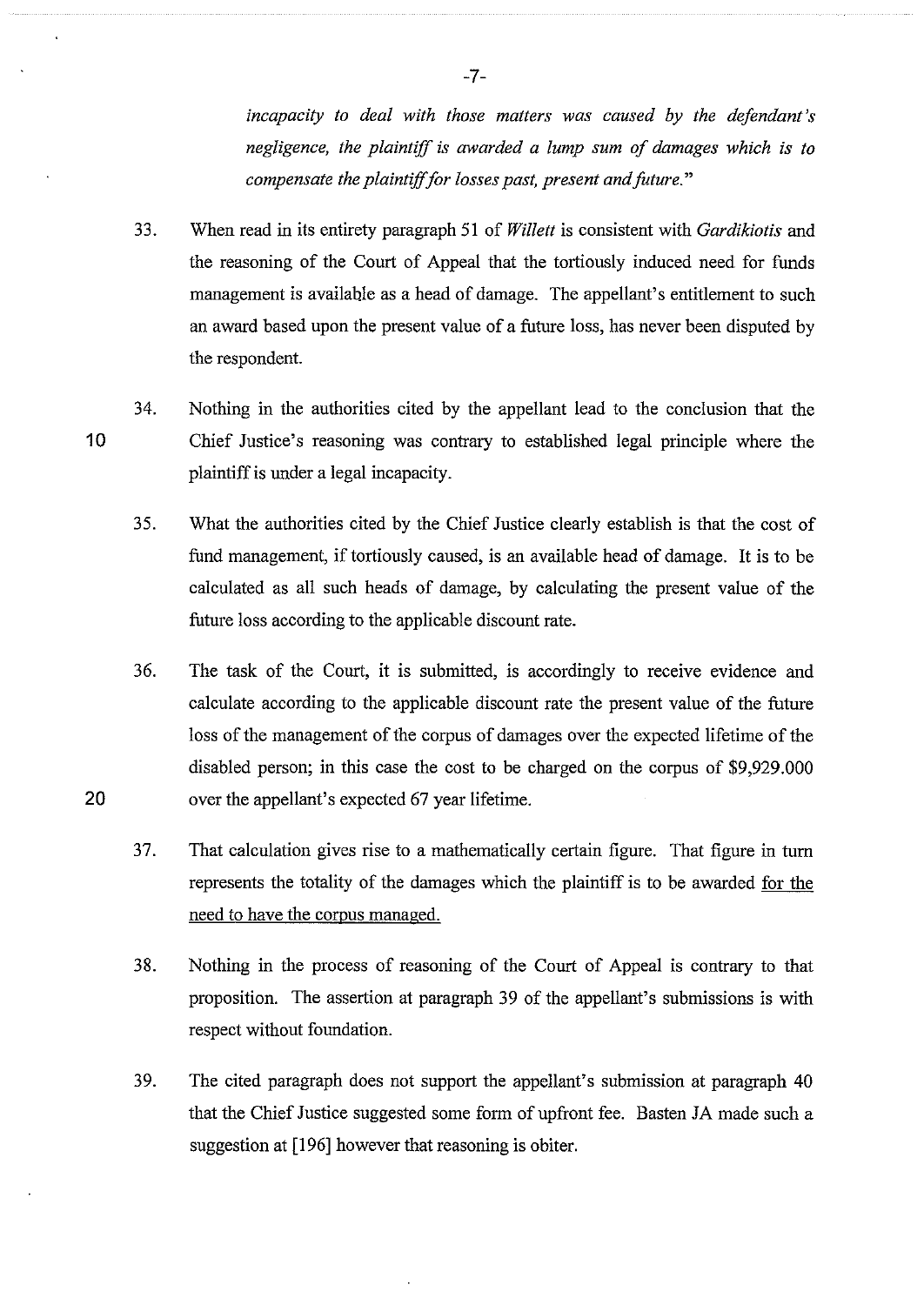- 40. The argument developed in the appellant's submissions at paragraph 40 is firstly speculative and secondly inconsistent with binding authorities. What is made clear in *Todorovic* is that the proper method of calculating the present value of a future need is to engage in what has been called the fiction of regular utilisation – that is to assume that the fund will be drawn down in such a manner that the damages will reduce to zero at the expected date of death or cessation of need.<sup>16</sup> Such an approach necessarily excludes any shortfall. The mandated approach laid down by *Todorovic* involves a calculation that includes a discount for the early receipt of the totality of the damages before the bulk of the future expenses are required to be paid.
- 41. In respect of paragraph 41 the reliance upon on the separate judgment of Basten JA is misconceived. If anything, the proposition advanced by Basten JA in the passage cited goes against the contention raised by the appellant.
- 42. The third asserted error in respect of the reasoning of the Chief Justice at paragraph [147] is set out in paragraph 42 of the appellant's submissions. The Chief Justice was in the respondent's submission identifying the logical problem in the argument advanced by the appellant.
- 43. To avoid speculation as to the performance of the fund the Chief Justice reasoned that it required one of two impermissible approaches to the calculation of the cost of managing the fund. To do so would either require speculation, or prognostication as to the performance of a fund in any given year or make assmnptions as to the rate of dissipation that bear little relation to reality. The first is self evidently correct and falls into the category of inadmissible evidence that the statement of the court sets its face against in *Todorovic.* 
	- 44. The second option is clearly barred by reason of authority. So much is apparent from *Todorovic.* The respondent submits that the Chief Justice was properly identifying that the award of costs of fund management is of itself compensation for the management of the fund over time.

20

<sup>!6</sup> Gibbs CJ and Wilson J in *Todorovic* at 414.5; *GIO ofNSWv. Rosniak(l992)* 27 NSWLR 665 per Meagher JA at 700C. *Rosniak* was a funds management case and was not challenged by the appellant either at first instance or before the Court of Appeal.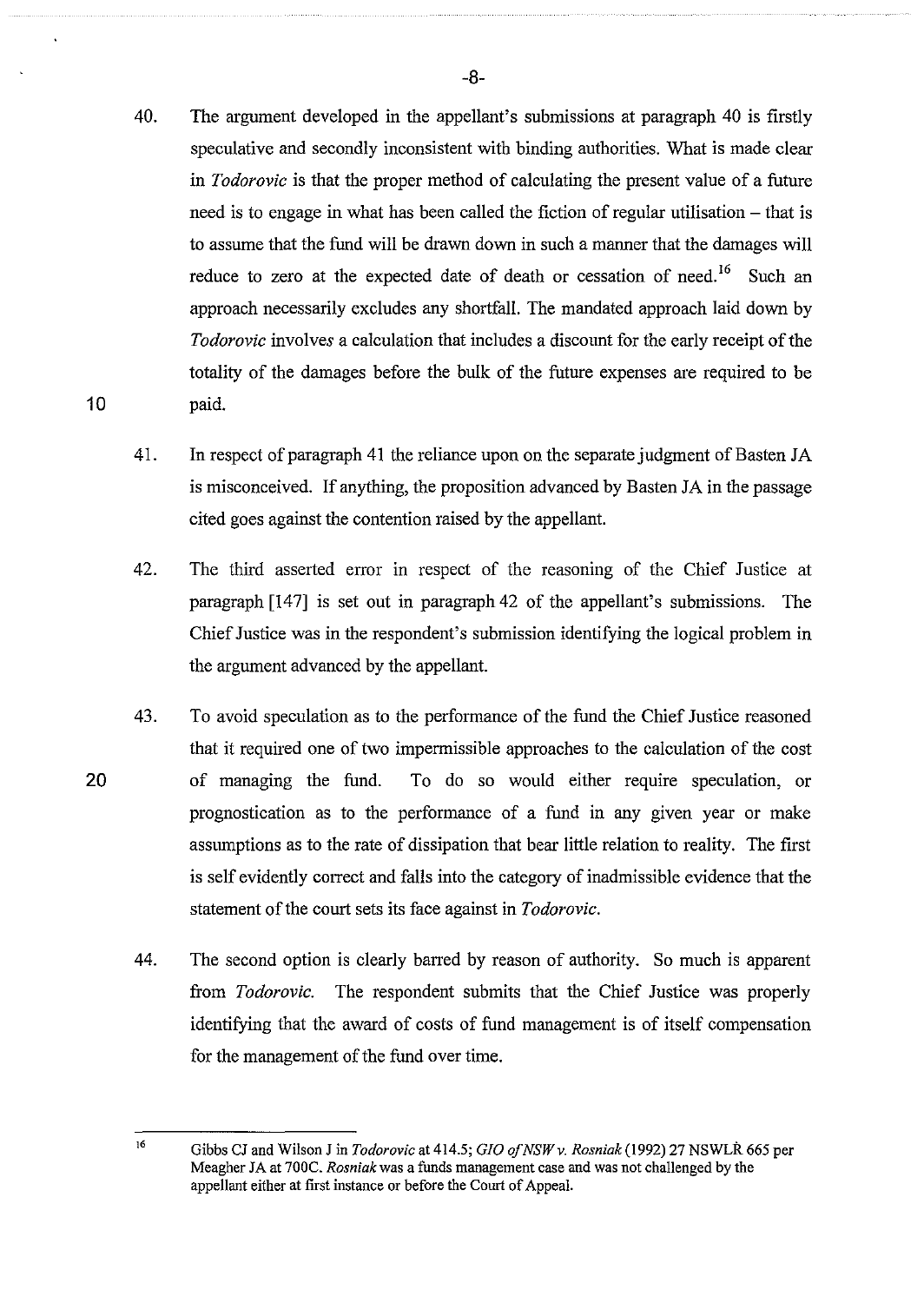- 45. By way of example assume that the evidence establishes that the cost of managing a corpus of\$10,000,000 over a plaintiff's predicted lifetime is \$2,000,000. A Trial Judge would in delivering her judgment make an order that the plaintiff's is entitled to a judgment against the defendant of \$12,000,000.
- 46. The element of double counting identified by the Chief Justice in paragraph [147] occurs by reason of the plaintiffs erroneous argument. It looks to the fact of investment that the fund manager will charge on the judgment sum of \$12,000,000 invested with it. What the argument fails to address is the fact that the \$12,000,000 already includes a figure of \$2,000,000 that has already been allowed for the management of the corpus of \$10,000,000. This is the double counting identified by his Honour, the Chief Justice at paragraph [147] and by Meagher JA in *Rosniak*   $-p.698G.$
- 47. In all personal injury cases, and in particular catastrophic cases such as this, a significant portion of the judgment sum will include damages for past losses unaffected by the discount rate. Yet the foundation for the shortfall alleged involves an assertion that the whole judgment sum is subjected to a 5% discount.
- 48. In short, the respondent submits that the approach taken by the Court of Appeal is entirely consistent with settled principle. The head of damage is identified, calculated by reference to the present value of the future loss and added to the judgment sum to be invested.
- 49. The distinction drawn, as properly noted in *Gardikiotis,* is that in cases where the plaintiff is under a legal disability, the Court has a protective concern with what happens to the money. That concern, it is respectfully submitted, is limited to the proper recognition that such funds are required by law to be managed. It is the tortious, causal nexus which gives rise to the entitlement to the damage. The head of damage is accordingly calculated. As laid down in *Todorovic,* the court does not otherwise concerns itself with what will or may be done with the money following the judgment.
- 30 50. The argument of the appellant leads the Court to impermissibly concern itself with actual investment when an order is made pursuant to s.79 of the Civil *Procedure Act* 2005 (NSW). The common law permits the head of damage. The section

-9-

20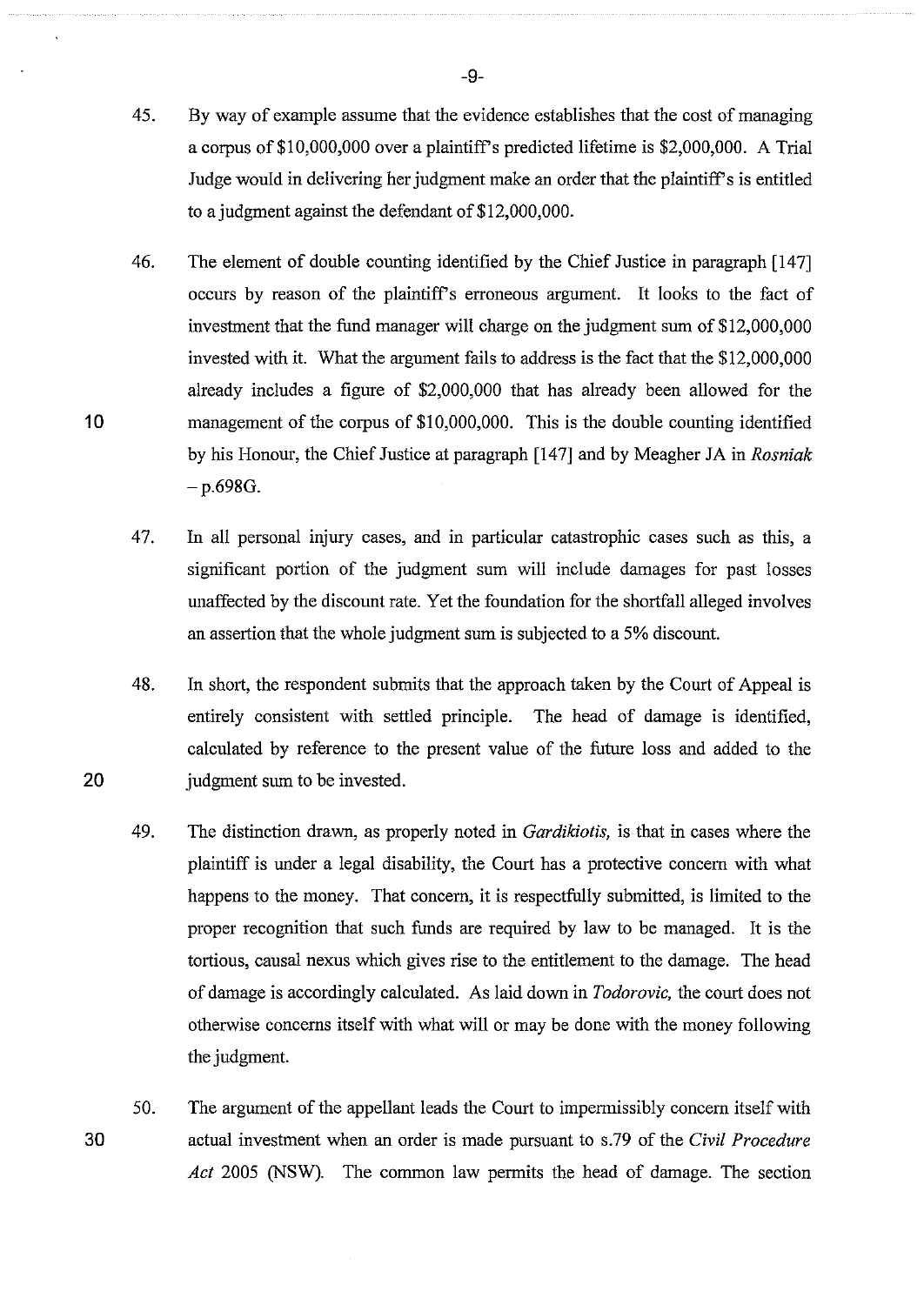serves to identify the only persons to whom the judgment sum can be paid to  $-$  see also s.77(4). It is a protective provision and cannot of itself give rise to a further head of damage.

- 51. With respect to the appellant's submission at paragraph 45, the reasoning of Basten JA is irrelevant as his comments are strictly obiter.
- 52. The appellant's argument that there is a shortfall created by reason of a failure to award fund on fund management arises from the incorrect assertion that s. 79 is relevant to the calculation of damages.
- 53. Much is made in the appellant's submissions of the concept of shortfall. The very idea of shortfall is inconsistent with established authority. The appellant's argument seeks to take into account what will actually occur with the money rather than addressing on the usual basis the reasonable calculation based upon likely future expenses as discussed in *Todorovic.*

54. The argument of shortfall can only be supported by the following reasoning:-

(i) Firstly that the award of the cost of fund management is different from all other heads of damages and requires a court to take into account the actual investment after final judgment contrary to *Todorovic.* To do so again offends the once and for all rule and is contrary to the calculation of future needs and losses by the application of a discount rate.

(ii) Secondly the shortfall argument appears to depend on a contention that that there is a legally available method of calculating damages for future losses/needs against which the discount rate can be measured. The appellant's argument appears to rest on the following basis. Assuming that a loss of \$50 per week over a 25 year period was found by a trial judge. Logically the loss would be expressed as \$50 x 25 years x 52 weeks. As the discount rate reduces that amount, so the argument goes there must, ergo, be a shortfall. That reasoning is clearly wrong in law. The purpose of the discount rate is to take into account the early receipt of future expenses. It is the sole legal method of calculation of future losses and cannot be productive of any shortfall.

10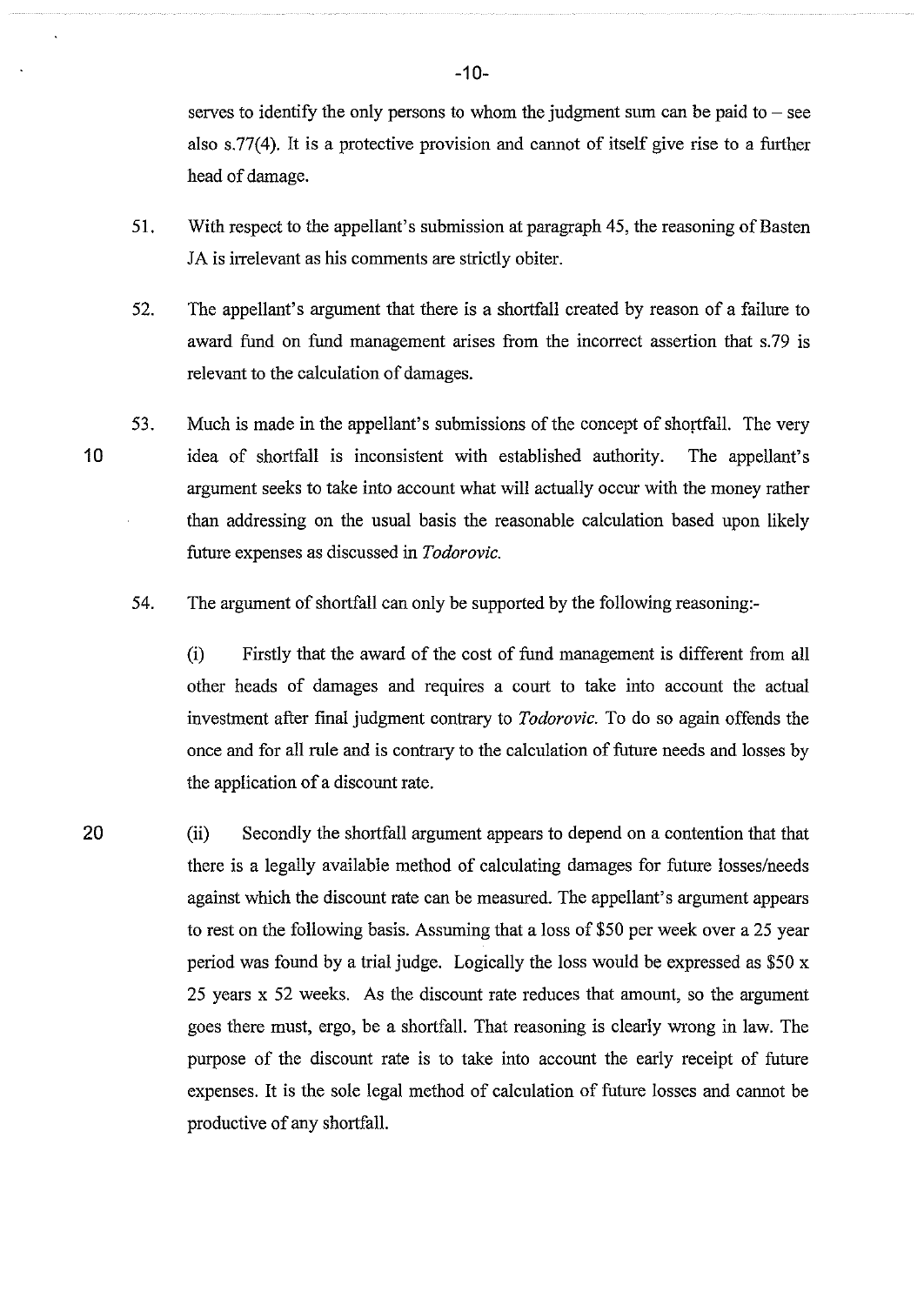- 55. A further fundamental problem in the appellant's case is the failure to distinguish between actuarial tables simpliciter and the components encapsulated in the discount rate as identified in *Todorovic.* The actuarial tables referred to by the appellant , as clearly identified by *Todorovic,* simply reflect the present value dollar amount required for an investment at a return indicated by the parallel discount rate for the sum to reduce to zero dollars by the date of expected death or
- 56. *Todorovic* took this concept further so as to remove the need to receive evidence of such matters as the effect of a range of factors including inflation and tax on the discount rates on the simple investment return expressed in the actuarial tables. Ultimately the figure of a 3% discount rate arrived at by the majority of the High Court was not only a compromise as between the various judgments but was explicit recognition that the discount rate took into account a range of factors and presumed a rate of return net primarily of tax and inflation but also the other speculative figures involved in the calculation of the present value of future expenses.
	- 57. Paragraphs 37, 55, 60 and 67 of the appellant's submissions indicate the source of the misunderstanding. Each paragraph asserts that the discount rate itself creates the shortfall. This is a clear misunderstanding of the stated purpose and operation of a discount rate.
	- 58. The task of a trial judge is to identify at the time of the award of damages the tortiously created need and the proper compensation of those needs by reference to the principle of *restitutio* as is reasonable between the parties. The task in this case in respect of an award for fund management where the plaintiff's need for management has been tortiously caused, is to identify the present value of the cost of that need.
	- 59. That is done, as in every case, by obtaining evidence of the likely future fees charged by a fund manager. The cost is then calculated by the standard application of the discount rate. That generates the cost of fund management of the corpus and is added to the sum to be invested. The fact that s. 79 requires the payment to a fund manager does not give rise to a further tortiously created need.

-11-

10

end of expected need.

20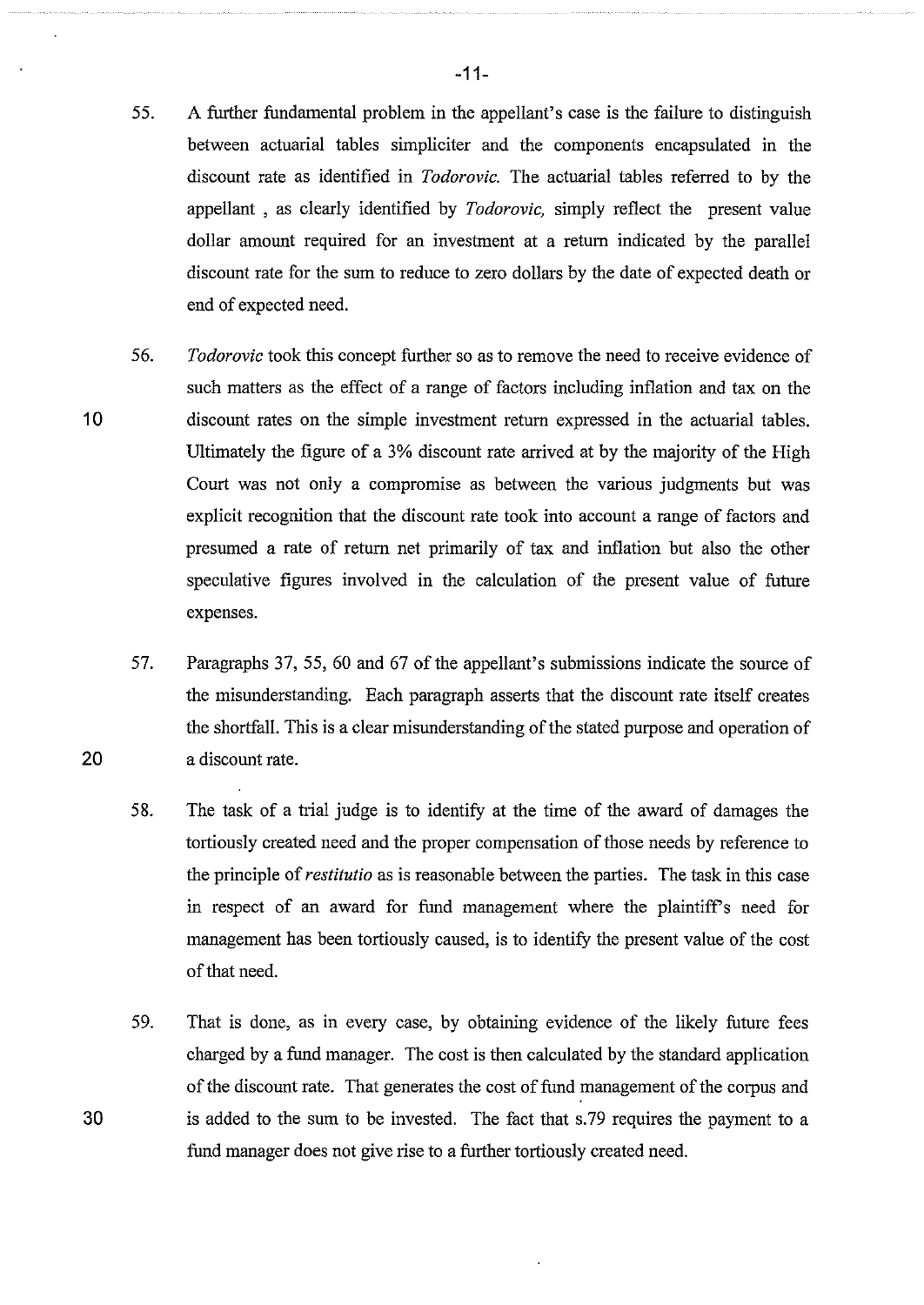- 60. Accordingly, s. 79 is a largely irrelevant consideration. It is not a question of whether the damages must be managed. It is a question of whether the need for fund management is tortiously created; if so the discount rate is employed to calculate the totality of the plaintiff's loss.
- 61. It is also to be borne in mind that, as the earlier authorities confirm, fund on fund calculation necessarily involves an infinite regression with each component of the fund management charges being brought in and made subject to a further fund management expense. Whilst a figure is able to be produced by actuarial calculations, the process necessarily involves further uncertainty and unpredictability in the amount claimed.

10

20

- 62. Amongst the matters relied upon by the Chief Justice in rejecting the appellant's claim is that the calculation of the amount to cover fund management involves either speculation or assumptions [147].
- 63. It is submitted that the facts of the present case support his Honour's approach. On two occasions the trial judge accepted the submission put on behalf of the defendant that the evidence adduced on behalf of the plaintiff was not sufficient for the court to be satisfied what charges would "in fact" be levied by the Trust Company for managing the verdict monies<sup>17</sup>. Having given the plaintiff (only) leave to adduce further evidence on the issue, the plaintiff produced a further letter from the Trust Company indicating that the previously quoted rates would be significantly reduced<sup>18</sup>. The net result was a reduction in the amount of the Trust Company's fund management expenses of approximately \$300,000.
- 64. The point is well made by Justice Brennan (then sitting as a member of the Full Court of the Federal Court of Australia) where his Honour said:

*"It is necessary to ensure that the procedure of discounting accords with, and is not assumed to replace, the principles which govern the assessment of damages for personal·injuries. Else discounting may yield an amount of beguiling but spurious specificity."* 

l7 *Gray v Richards (No. I)* [2011] NSWSC 877 [37] and *Gray v Richards (No. 2)* [2011] NSWSC 1502 [89]

<sup>18</sup>  Letter 13 December 2011 the Trust Company to the plaintiff's solicitor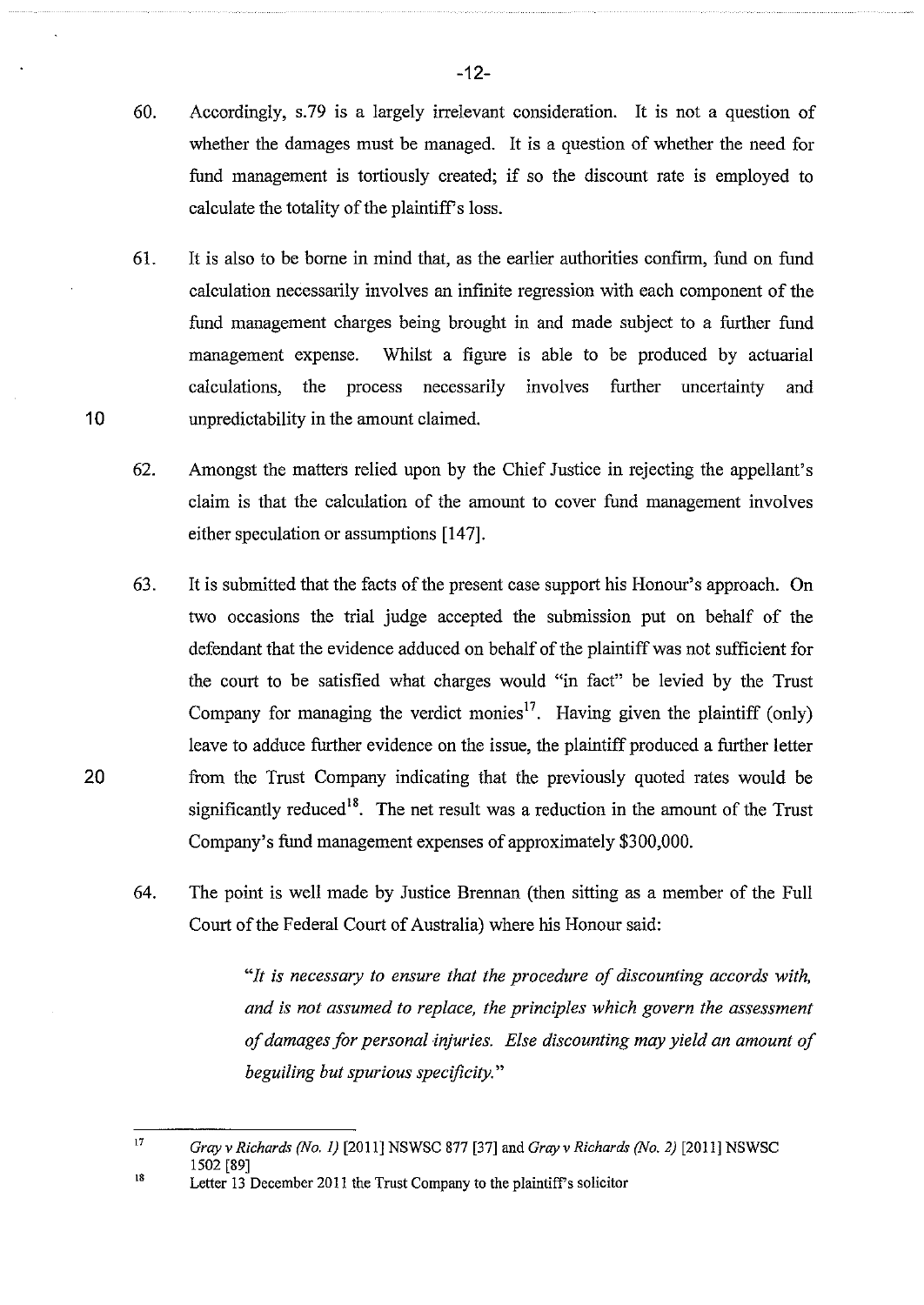65. The passage immediately following the quoted passage was expressly adopted by Mason J in *Todorovic19•* 

#### **Fund Management on Fund Earnings**

- 66. The first point which needs to be emphasised in respect of this aspect of the appeal is that identified in para [138] of the reasons of the Chief Justice. His Honour emphasises at the outset that to allow such a claim would be contrary to the requirements of s.127(1). This point has not been referred to anywhere in the appellant's submissions and the only answer to the proposition that can be gleaned from what has been put forward is the appellant's attempt to now rely upon the new argument never previously raised in any court below that fund management costs are for some inexplicable reason not covered by the terms of s.l27(1).
- 67. It is asserted at paragraphs 49 and 50 that it is common ground the Tmst Company charge an annual management fee on the capital sum of the fund and that the Chief Justice noted at [135-137] that the Trust Company fees included a charge on income into the fund. Those propositions were not common ground and are rejected.
- 68. The evidence of the fee structure informing the calculation of the cost of fund management is set out in the letters from the Trust Company as a fee per annum on the amount of money in the fund. <sup>20</sup>
- 20 69. The Chief Justice at paragraphs [86] and [136] of the judgment of the Court of Appeal explains that the "charge on income" is no more than a supervision fee charged by the New South Wales Tmstee and Guardian at a rate of 4% of the gross annual investment income of the fund capped at \$2,000 per annum.<sup>21</sup> There is no evidence of any other fee charged by the Trust Company on income.
	- 70. The appellant's submission at paragraph 50 fails to acknowledge that *Rosniak* was a case in which the cost of funds management was calculated by reference only to

l9 *Todorovic* (supra) at p.443 and (not surprisingly by Brennan J pp.466-467)

<sup>20</sup>  Letters of the Trust Company dated 17 August 2010 and 13 December 2011.

<sup>21</sup>  see also letter of Trust Company 13 December 2011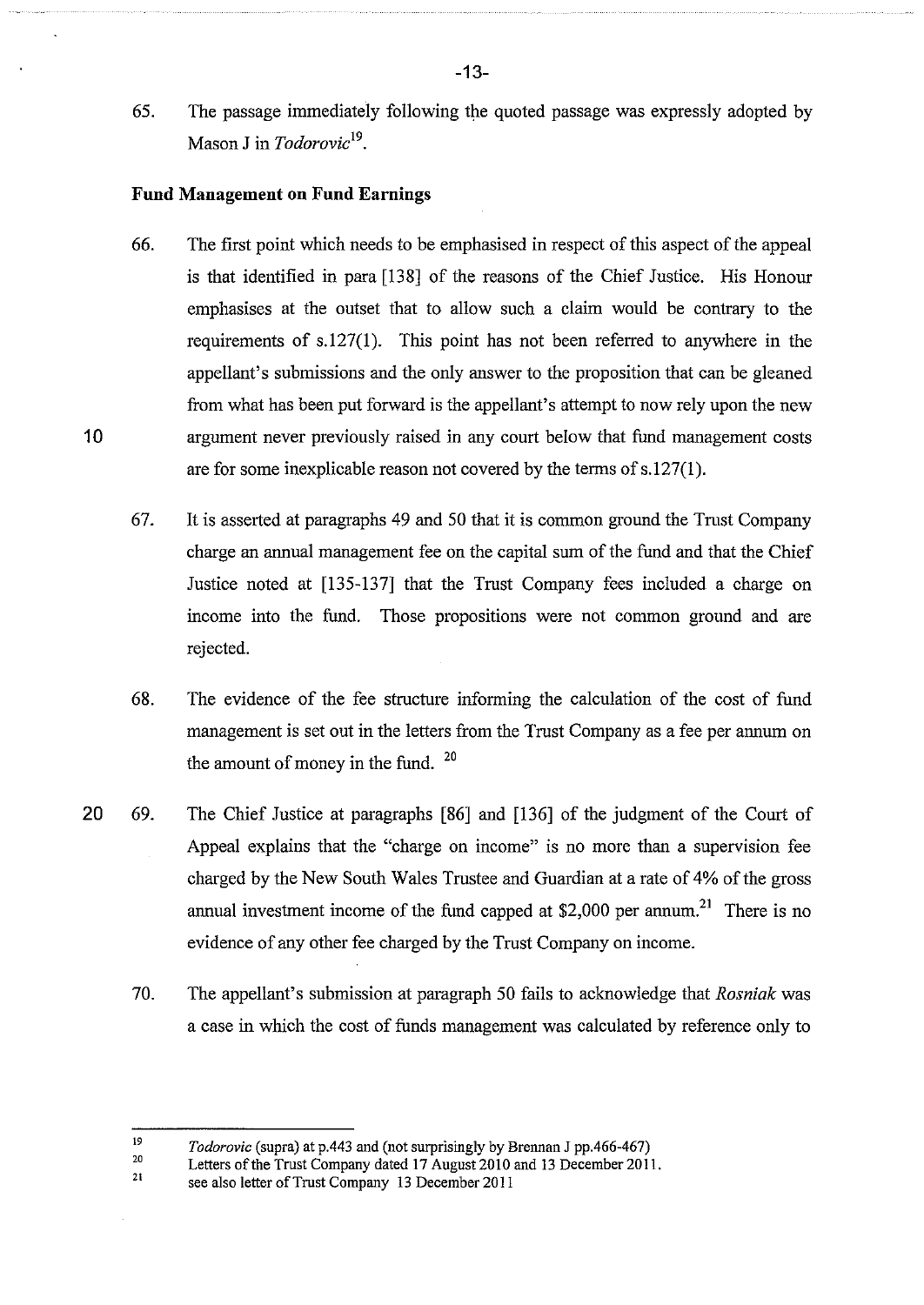the income into the fund<sup>22</sup> and unlike the present case, there was evidence of the actual rates of return of the manager $^{23}$ .

- 71. *Rosniak* was a case decided on its own facts and by reason of the fact that in that case income into the fund was the sole source of the fee structure. Accordingly, there was no obligation on the Chief Justice to follow the specific method of calculation set out in *Rosniak.* In fact, contrary to the appellant's submissions, it would have been a fundamental error for him to have done so<sup>24</sup>
- 72. The submission raised in paragraph 52-56 that the calculation of damages for fund management is not captured by s.l27 of the Act was not raised at first instance, in the Court of Appeal or in the application for special leave. What is abundantly clear from the judgments of the Trial Judge and the Court of Appeal is that the appellant has always conducted her case on the basis that the 5% discount rate applied and that the assumed rate of return of the fund was 5%. This is consistent with the appellant's argument recorded by the Chief Justice at paragraph [61] of the Reasons of the Court of Appeal at paragraphs 39 and 47 of the first judgment of the Trial Judge. It is also the argument advanced by the appellant at paragraphs 57-65 of her submissions in this court.
	- 73. It is simply not open for the appellant to now seek to raise this new point<sup>25</sup>.
- 20 74. Even if permitted, the argument however can be disposed of. There can be no doubt that the cost of a tortiously created need for fund management is a future expense. Consistent with authority, the method of calculating it is to use discount rate to calculate the present value of the future need. Consistent with what is said in *Todorovic,* Parliament in New South Wales has mandated it in the words of s.l27(1)(d) of the Motor Accidents Compensation Act. Such an interpretation is consistent, if necessary, with the Second Reading Speech set out a paragraph [98] of the reasons of the Court of Appeal.

10

-14-

<sup>22</sup>  23 *Rosniak supra at 6830* per Mahoney JA

<sup>24</sup>  Rosniak supra at 696A per Meagher JA

*Planet Fisheries Pty Ltdv La Rosa* [1968]119 CLR 118 pp.l24-5; *Vairy v WyongShire Council*  [2005] 223 CLR 422 per Gleeson CJ and Kirby J p.425[2]

<sup>25</sup>  *Coulton v Holcombe* [1986]162 CLR I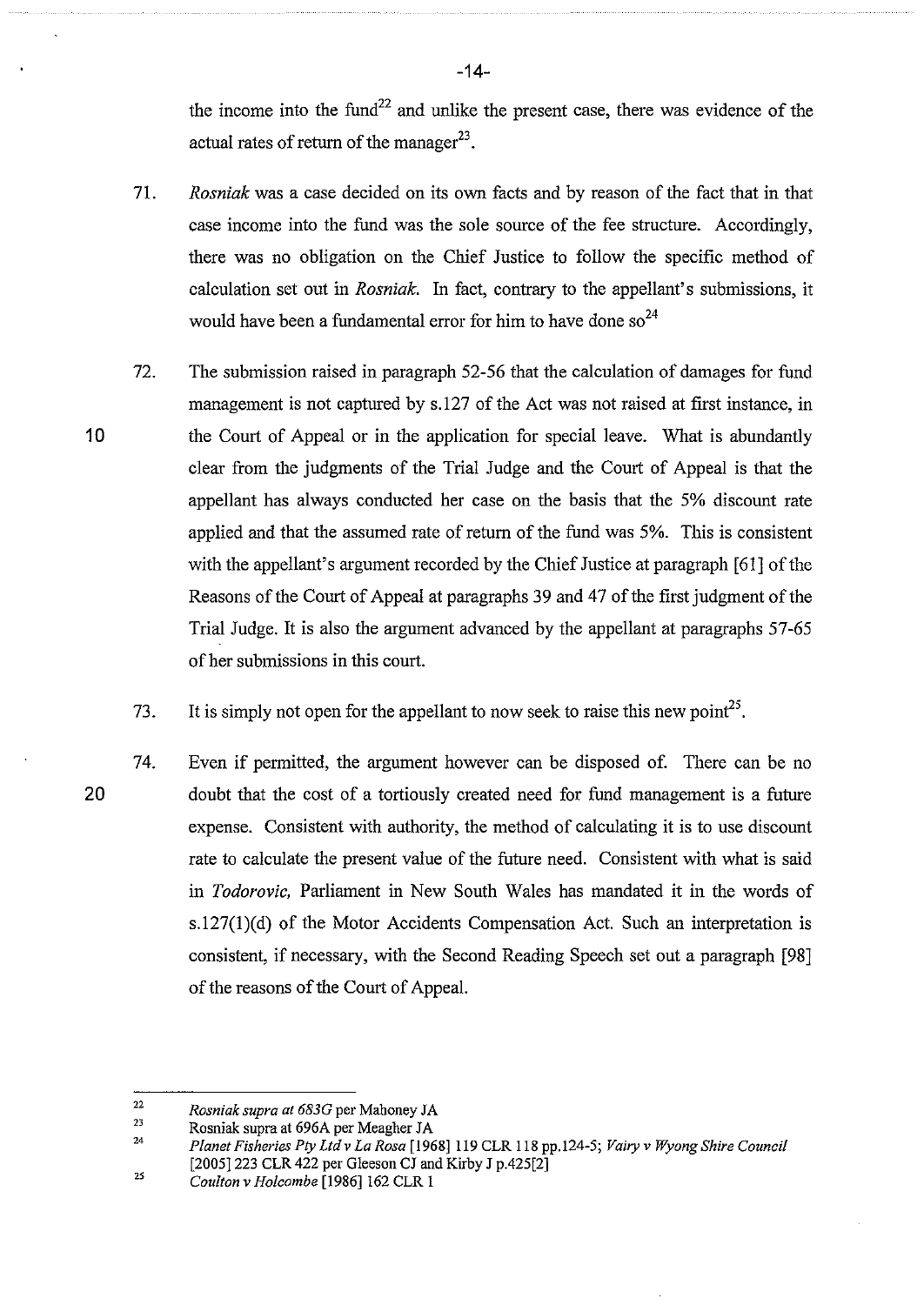- 7 5. The interest referred to at paragraph 52, from the cited passage in *Gardikiotis,* is with respect a limited interest. It is an interest for the purpose of calculating a head of damage tortiously caused. Nothing in *Gardikiotis* or *Willett* takes the proposition further.
- 76. It has never been the respondent's contention that the cost of fund management is built into the 5% discount rate as asserted at paragraph 55 of the appellant's submissions. It has always been the respondent's case that the application of the 5% tables, being a discount rate, precludes any consideration of what is in fact done with the money.
- 10 77. As is clear from [Table 2] of the Reasons of the Court of Appeal, if the appellant's contention is adopted, the respondent would be required to pay fund management fees on a lifetime fund of approximately \$33m. That is without any further allowance being made for the cost of fund on fund management being added back in as contended for by the appellant. In those circumstances it is readily apparent that to adopt the appellant's argument, rather than leading to fair and reasonable compensation as between the parties, would lead to significant over-compensation.
	- 78. The proposition put at paragraph 58 of the submissions that the Chief Justice stated at paragraph [139] that the discount rate did not equate a net income or net earning rate is incorrect. The Chief Justice clearly indicated at paragraph [139] that the cost of earning income is taken into account for the discount rate under s.127. His Honour correctly identified in that paragraph the underlying reason for the adoption by this Court of a 3% discount rate in *Todorovic.*
	- 79. The emphasised passage relied upon by the appellant in paragraph 58 is not a statement of principle but a recording of the historical matters as they came before the High Court in *Todorovic.* The Chief Justice at paragraph [112] having reviewed the applicable passages from *Todorovic* as set out in paragraphs [100 to 109] of the Reasons of the Court of Appeal and by reference to *The Commonwealth v. Blackwell* [1987] HCA 44; 1987 163 CLR 428 at paragraph properly concluded at [112] that the discount rate was-

*"Designed to take into account the effict of inflation and the notional tax on income earned from the fund. Neither the Act nor the cases to which I have*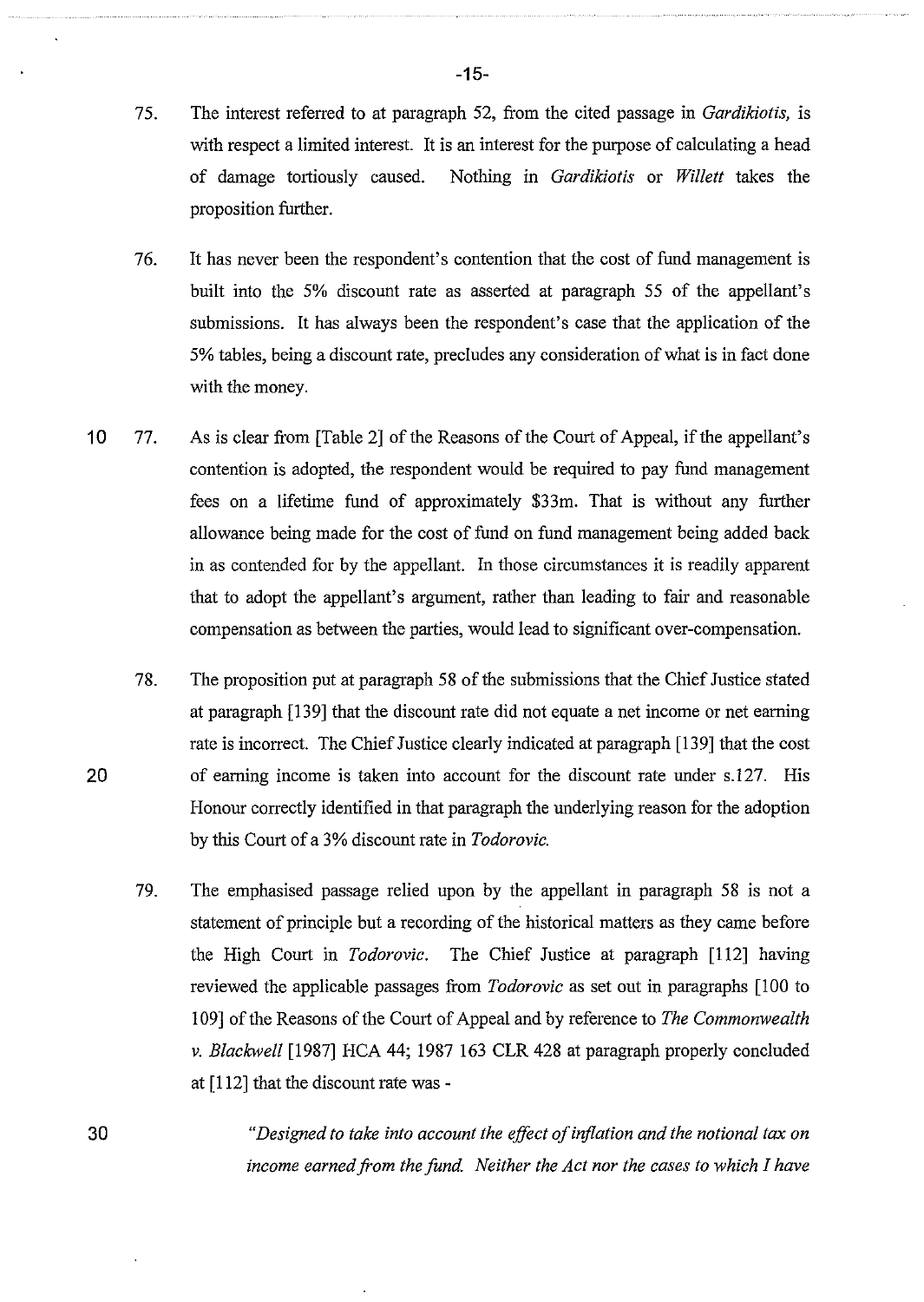*referred lend support to the proposition that for all purposes a constant rate*  of diminution to the fund is to be assumed or that the interest will be earned *at a constant rate throughout the life of the fund although these assumptions underpin the calculation of the discount rate."* 

- 80. That conclusion is entirely consistent with the passage cited from *Todorovic* at 423- 424 by the appellant in paragraph 58. It is notable the Chief Justice has not simply relied upon the passage cited but put it in full context.
- 81. Moreover, in the underlined section emphasised by the appellant, it is clear that Gibbs CJ and Wilson J were discussing the bare use of actuarial tables as they were prior to the decision of *Todorovic.* The issue in *Todorovic* was whether further evidence in respect of inflation and tax should be received in respect of the use of such tables. Accordingly, the error identified by the appellant in paragraph 58 is without foundation.

10

30

- 82. The other passages referred to in paragraph 59 of the appellant's submission do not represent the holding of the Court but are recitations of prior views of discounting that were not ultimately accepted by the High Court in *Todorovic.* The further cited passages at 428-429 and 436-437 are taken from the minority judgment of Justice Stephens and are of no assistance to the appellant absent any challenge to the correctness of *Todorovic*.
- 20. 83. The argument advanced at paragraph 60 has been addressed above. On the correct application of the principle underlying the calculation of the present value of a future expense, there is no shortfall by reason of the use of 5% tables.
	- 84. The Chief Justice's reasoning at paragraph [138] in this respect is consistent with authority as he has cited in that paragraph. The appellant's argument relies upon there being a shortfall. The existence of a shortfall is chimerical.
	- 85. The argument proffered at paragraph 61 creates the illusion of a shortfall by its own internal logic. However, that internal logic is not consistent with principle. It only arises if one reaches the conclusion that a factor in addition to the 5% discount rate and an assumed 5% net income return is used. It is the very reason for the assumed return on investment that a discount is made so as not to over-compensate the

-16-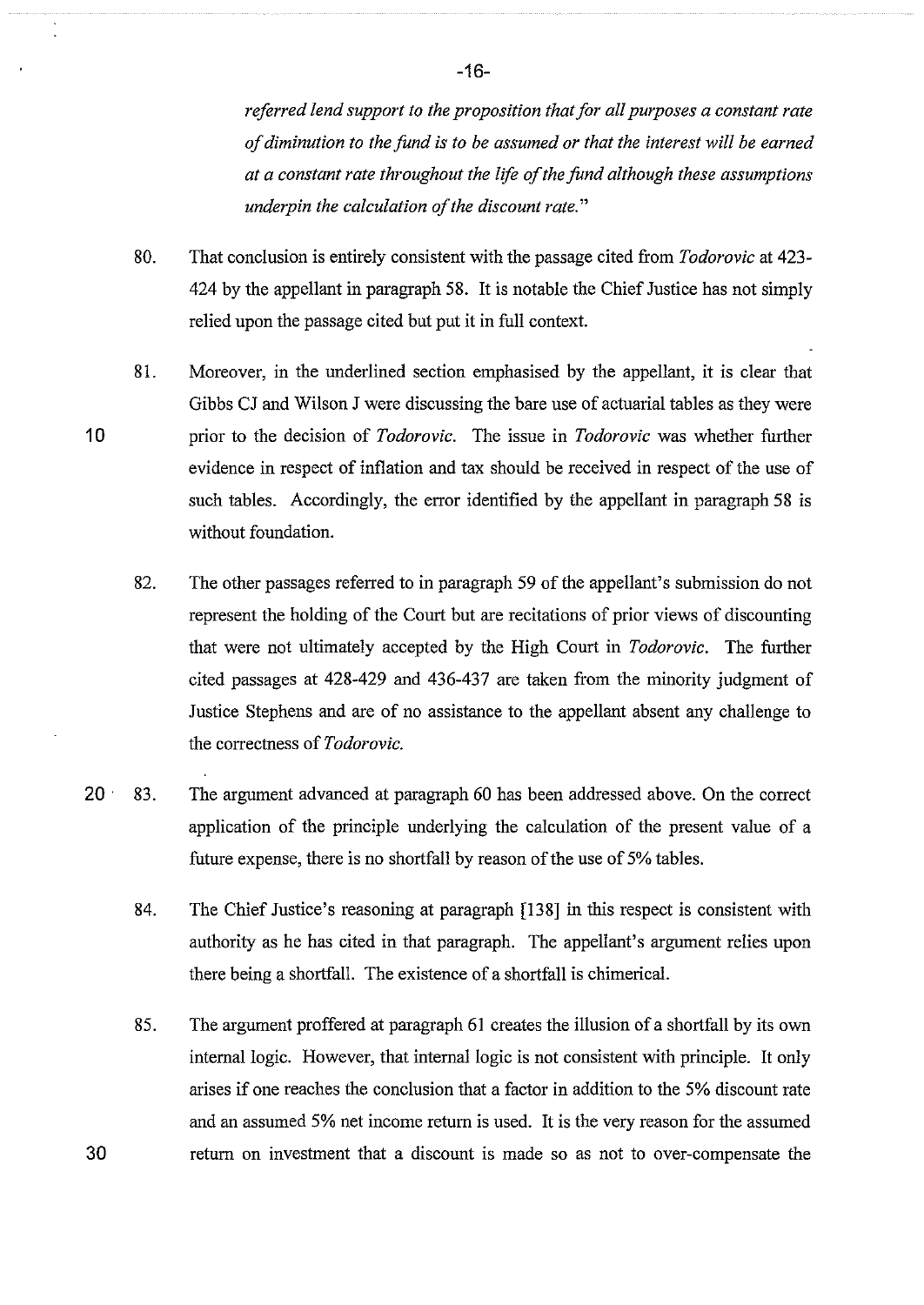plaintiff. The effect of unwinding the discount, as done by the appellant's actuary, is to render nugatory the very principle embedded in the discount rate which is to make a fair and reasonable calculation of the present value of a future expense as between the parties.

- 86. If some different approach to the application of s.127 is warranted in the case of fund management expenses, as previously submitted, that it is a matter which the New South Wales Parliament should address.
- 87. The argument advanced by the appellant is contrary to the straight-line fiction of regular utilisation enshrined in *Todorovic.* With respect, the appellant cannot rely upon the straight-line utilisation of the funds to support its primary claim for fund management and then seek to rely upon some different set of post-judgment assumptions for the purposes of this appeal.

- 88. It is simply incorrect to say that the plaintiff's award of damages for future loss has been reduced by application of the 5% tables as asserted in paragraph 61 because:-
	- 83.1 It is only those components of the plaintiff's total damages that represent future losses that have been the subject of a 5% discount; and
	- 83.2 The damages have been calculated by reference to the 5% discount, but there is no reduction. To speak of a reduction starkly reveals the internal fallacy of the appellant's argument as to shortfall.
- 20 89. The correct approach is identified by the Chief Justice in paragraph [138] in recognising the proper function of the discount rate as explained by Hislop J in *Rottenbury v. Rottenbury.* 
	- 90. It is incorrect as asserted in paragraph 61 of the appellant's submission that his Honour refused to deal with the matters because they were speculative.
	- 91. The passage of the Chief Justice at paragraph [149] is a doctrinaire explanation of the role of a discount rate which is entirely mistmderstood by the appellant in her submissions.
	- 92. In respect of paragraph 67 of the appellant's submissions the Chief Justice was not required to offer any valid reason for failing to apply the 5% discount applied in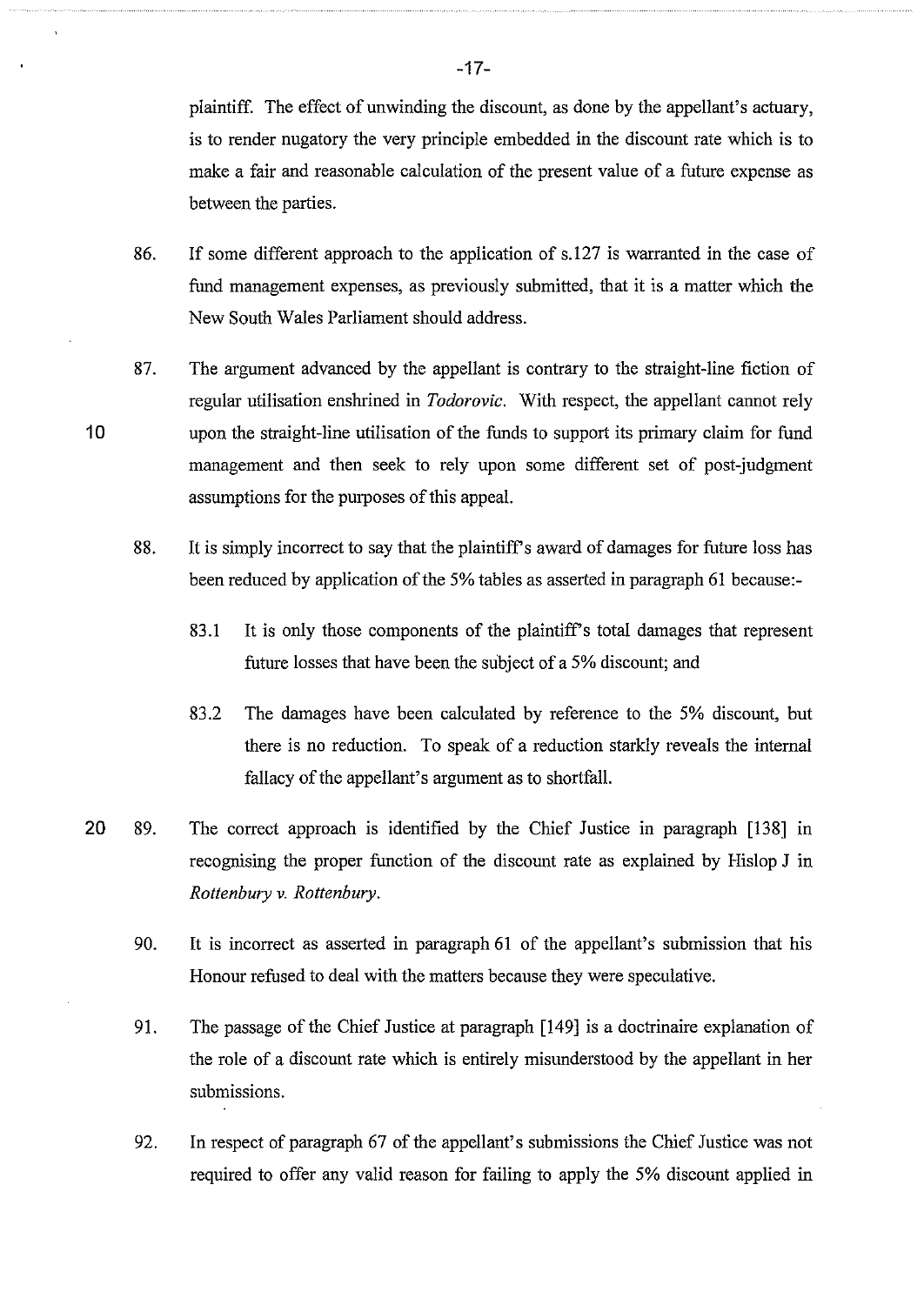*Rosniak. Rosniak* was a case determined on its own facts based upon the historical returns generated by the fund. More particularly, the source of the fee charged was fee on income into the fund. The argument at paragraph 67 is entirely without substance.

93. In *Gardikiotis,* McHugh J expressed the principles governing the use of a discount rate in the following terms:

> *"Use* is *made of a discount rate to assess the present value of future economic loss and expense because* it is *perceived to be the conceptual tool best suited to determine what* is *fair and reasonable compensation for that loss or expense. The discounting exercise is a hypothetical construct and does not attempt to reflect, anticipate or govern the future actions or*  intentions of the plaintiff. It simply attempts to determine what sum *represents the present value of the anticipated losses or expenses of the plaintiff When that sum is determined, then, subject to any allowance for the contingencies of life, the law will equate it with fair compensation for those losses or expenses, irrespective of what the plaintiff intends to do with that sum."*

- 94. The quoted passage was expressly adopted by the Chief Justice at para [125] of his judgment. As previously submitted, the fundamental error undermining the whole of the appellant's case is the appellant's failure to fully appreciate that the figure arrived at as fair and reasonable compensation for an injured plaintiff by the application of the applicable discount rate is *"a hypothetical construcf'* which does not attempt in any way to reflect what will actually happen with the verdict monies after judgment has been entered.
	- 95. In any event, although dealing with a different issue, all members of the court in *Gogic's* case pointed out that the purpose of adopting a percentage figure is to provide fair and reasonable compensation for a plaintiff even though in some cases the plaintiff may ultimately receive less than that assumed by the prescribed rate and at other times may in fact receive amounts greater than that achievable by "real-life investors"<sup>26</sup>.

10

20

<sup>26</sup>*BP (SA) Pty Limited v Gogic* [1991]171 CLR 657 at p666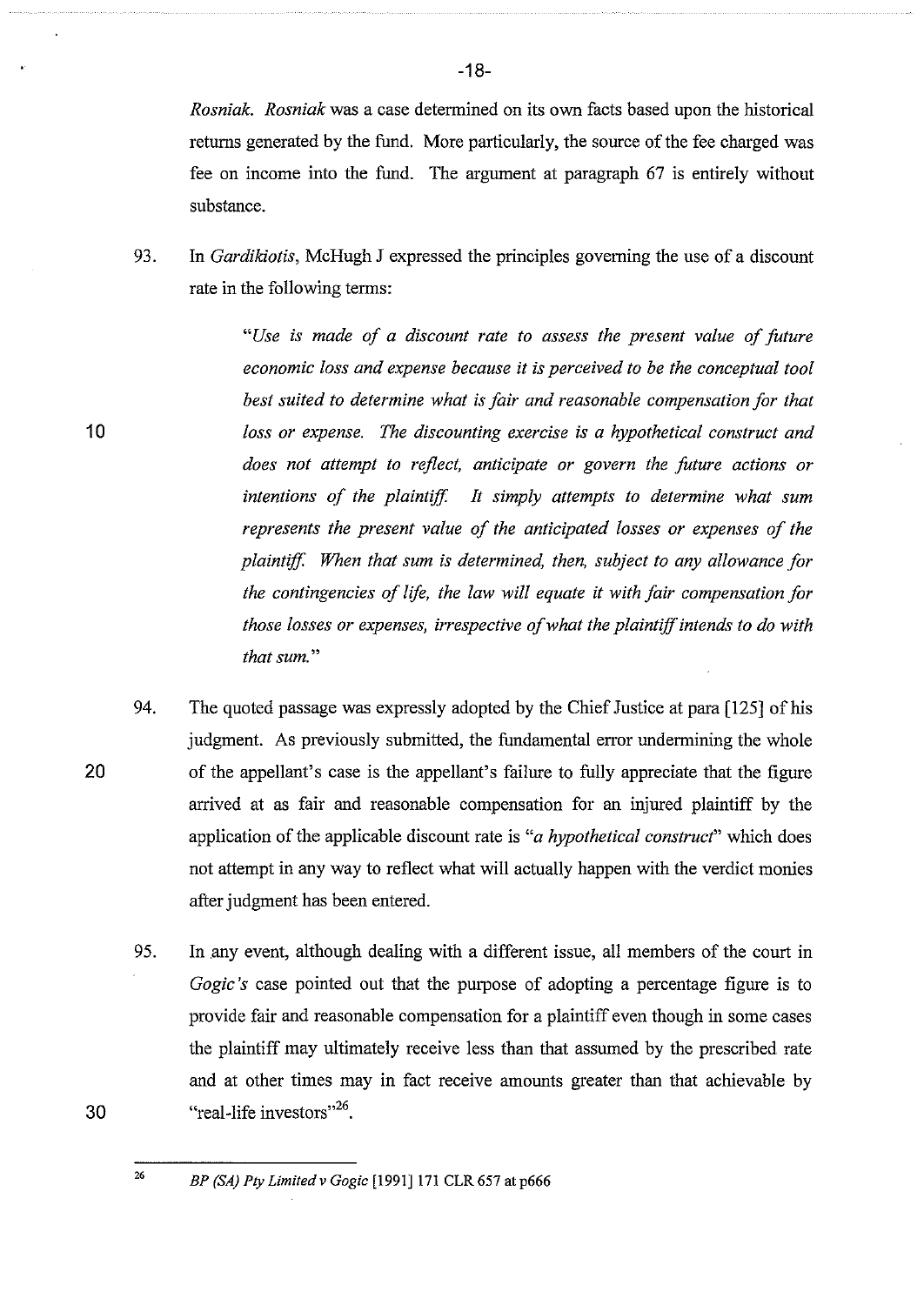- 96. Even if contrary to the above submissions, the court is satisfied that some allowance for the cost of managing income which the appellant asks the comt to assume will be generated by the verdict monies is permissible, on the facts of this case the claim must fail because, despite the extensive actuarial and accounting evidence adduced in support of the appellant's case, there was no evidence of what income such a fund had earned, or was likely to earn.
- 97. Therefore, even if in principle such a claim should be allowed, it must fail in the present case because of the absence of any evidence. In this respect the matter can be contrasted with *Rosniak* where precise evidence was adduced as to the amount which the fund was expected to earn from the investment of the verdict monies.
- 98. As emphasised by Gibbs CJ and Wilson J (Aickin J agreeing) in *Todorovic,* the discount rate is intended to "reflect" (we submit *inter alia),* both the notional income and the notional tax from the invested fund<sup>27</sup>. If so, the income is already taken into account in calculating the appropriate discount rate and there is no justification for awarding fund management costs on such income as the invested fund may in fact earn in the future after judgment.
- 99. The appellant has relied upon the West Australian decision of *Best v Greengrasi<sup>8</sup>* which followed the decision at first instance in the present case prior to the Court of Appeal's judgment (see para 74). However, the appellant has failed to draw to the court's attention the earlier West Australian case of *Traeger v Harris*<sup>29</sup> in which the claim was rejected. Nor has the comt been made aware that the Court of Appeal's approach has been adopted and applied in the Australian Capital Territory by Burns  $J^{30}$ .

#### **Conclusion**

10

20

100. Neither the language of the legislation nor any of the authorities, provide any support for placing fund management expenses in a different category to other future expenses of which the court is called upon to assess the present value. As the members of the court emphasised in *Todorovic,* the law of damages should be

<sup>27</sup>  *Todorovic* pp.423-4

<sup>28</sup>  *Best v Greengrass* [2012] W ADC 44

<sup>29</sup>  *Traeger v Harris* [No.4] [2011] WADC 45 per Schoombee DCJ [paras 373-379]

<sup>30</sup>  *Hulanicki v Walton* [2014] ACTSC 17 (7 March 2014 unreported) Bums J [paras 182-183]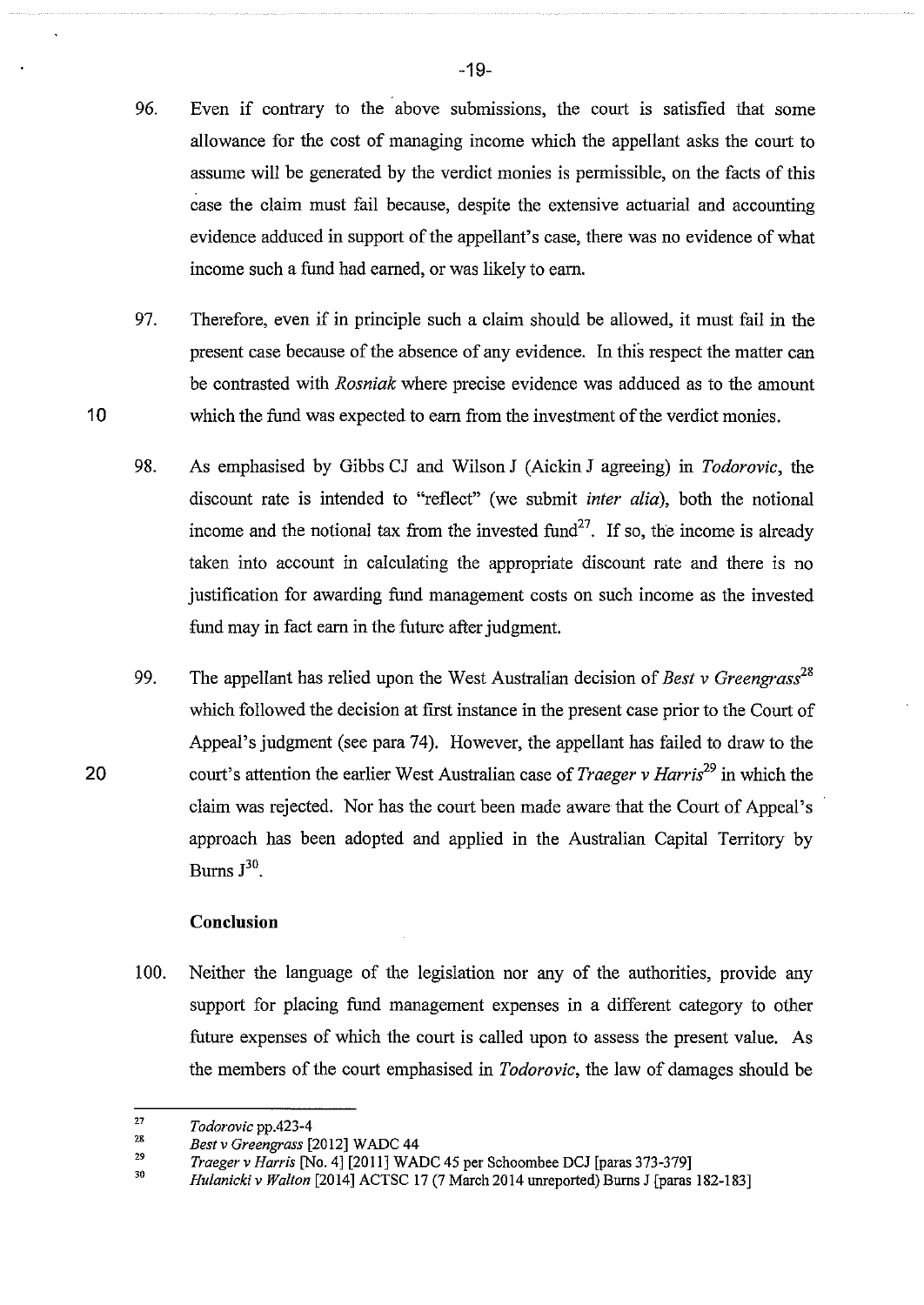uniform and consistent in accordance with principles which have been clearly spelt out. The proper application of those principles exclude both of the appellant's claims as accepted in the unanimous approach of the Court of Appeal.

- 101. If, contrary to the respondent's primary submissions, some different considerations are to be invoked in the case of fund management expenses, the matter should be left to Parliament to address.
- 102. The respondent submits that both of the appellant's claims should be rejected and the unanimous decision of the Court of Appeal upheld.

#### **Costs**

- 10 103. The respondent seeks an order that costs follow the event of the appeal being dismissed.
	- 104. In the event of the appeal being allowed in whole, the respondent does not dispute that costs should follow the event.
	- 105. In the event of the appeal being allowed in part, the respondent seeks to further address the court (if necessary by written submissions) in dealing with what costs orders are appropriate arising from the court's decision

#### **Part VII:**

We estimate that approximately 2 hours will be required for the Respondent's oral argument.

*/*  20 Dated: *(*  |<br>|-

**PETER J DEAKIN QC**  Counsel for the Respondent Tel: 9233 8088 Fax: 9233 3989 Email: deakin@sirjamesmartin.com

**KELLEHER** BEDE

Tel: 9335 3059 Fax: 9335 3099 Email: bede.kelleher@stjames.net.au